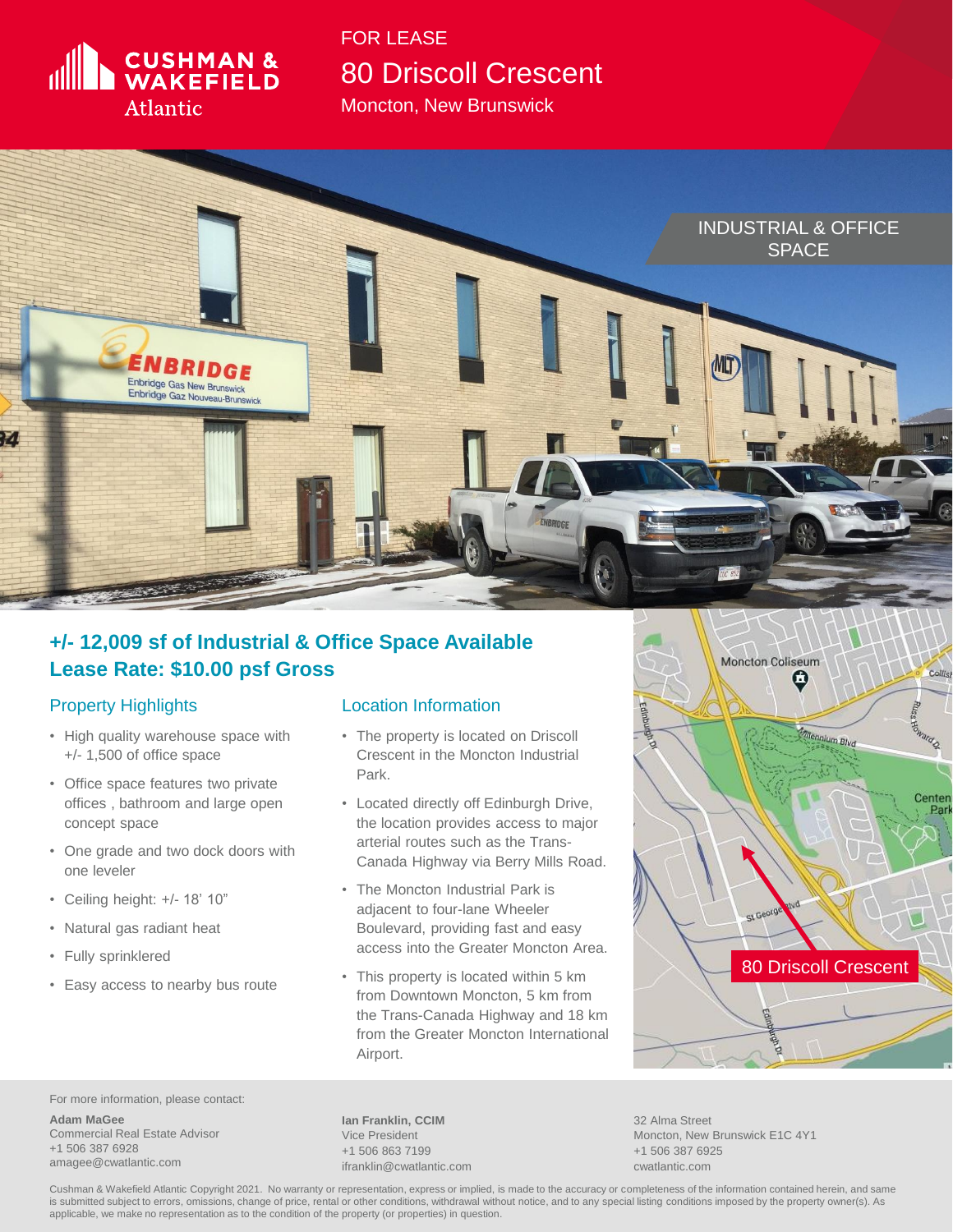

Moncton, New Brunswick



| <b>Property Highlights</b>    | <b>Details</b>                                 |
|-------------------------------|------------------------------------------------|
| Parking                       | Ample On-site Parking (asphalt)                |
| Gross Leasable Area (GLA)     | $+/- 12,009$ sf                                |
| <b>PID Number</b>             | 1008119                                        |
| Current Property Taxes (2021) | \$59,772.96                                    |
| Zoning                        | <b>Industrial Park Zone</b>                    |
| Lot Size                      | $+/- 1.6$ acres                                |
| Tenants                       | East Coast Mobile, Enbridge Gas, Missing Links |
| <b>Services</b>               | Municipal                                      |

Cushman & Wakefield Atlantic Copyright 2021. No warranty or representation, express or implied, is made to the accuracy or completeness of the information contained herein, and same is submitted subject to errors, omissions, change of price, rental or other conditions, withdrawal without notice, and to any special listing conditions imposed by the property owner(s). As applicable, we make no representation as to the condition of the property (or properties) in question.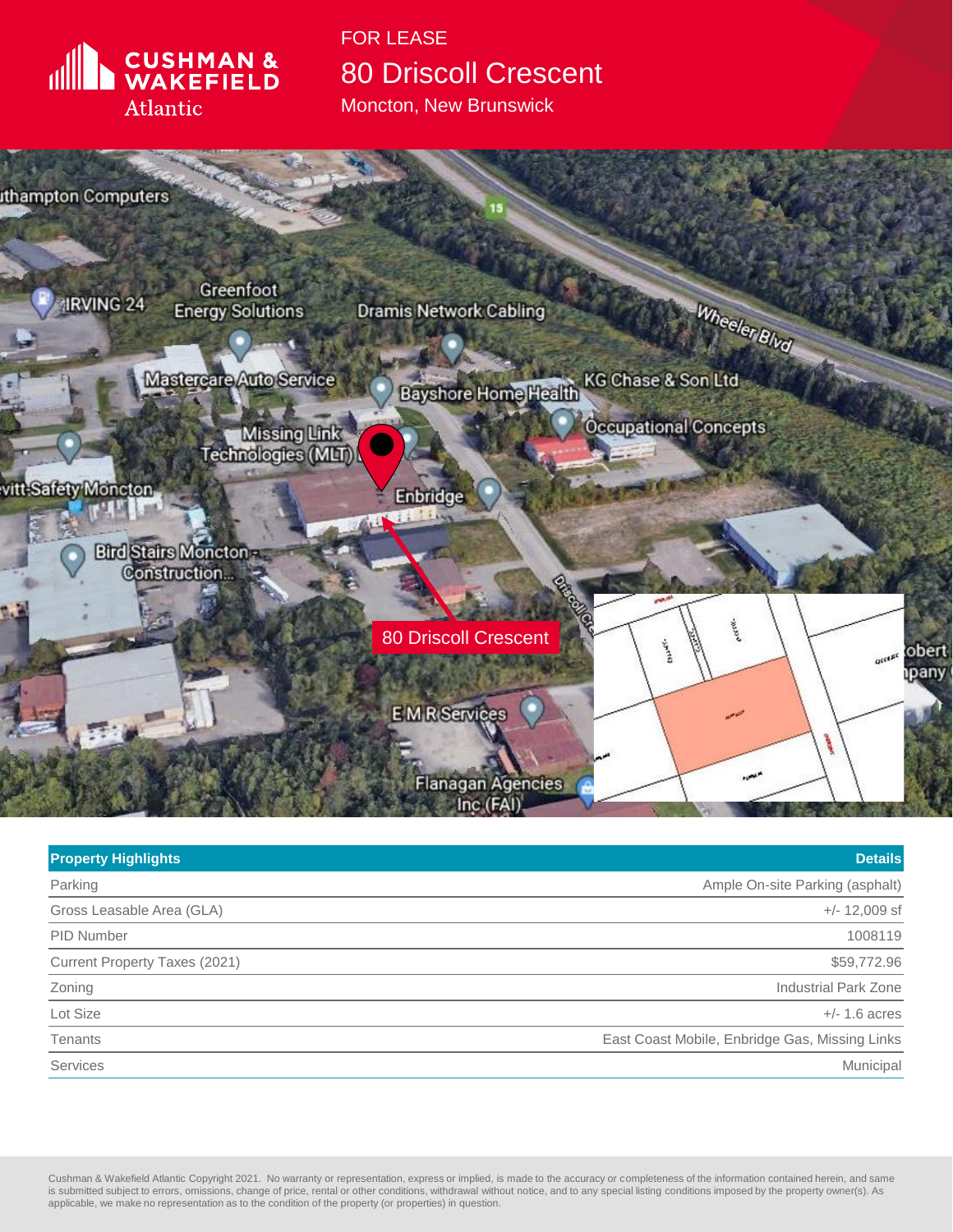

Moncton, New Brunswick



**Adam MaGee** Commercial Real Estate Advisor +1 506 387 6928 amagee@cwatlantic.com

**Ian Franklin, CCIM** Vice President +1 506 863 7199 ifranklin@cwatlantic.com 32 Alma Street Moncton, New Brunswick E1C 4Y1 +1 506 387 6925 cwatlantic.com

Cushman & Wakefield Atlantic Copyright 2021. No warranty or representation, express or implied, is made to the accuracy or completeness of the information contained herein, and same is submitted subject to errors, omissions, change of price, rental or other conditions, withdrawal without notice, and to any special listing conditions imposed by the property owner(s). As applicable, we make no representation as to the condition of the property (or properties) in question.